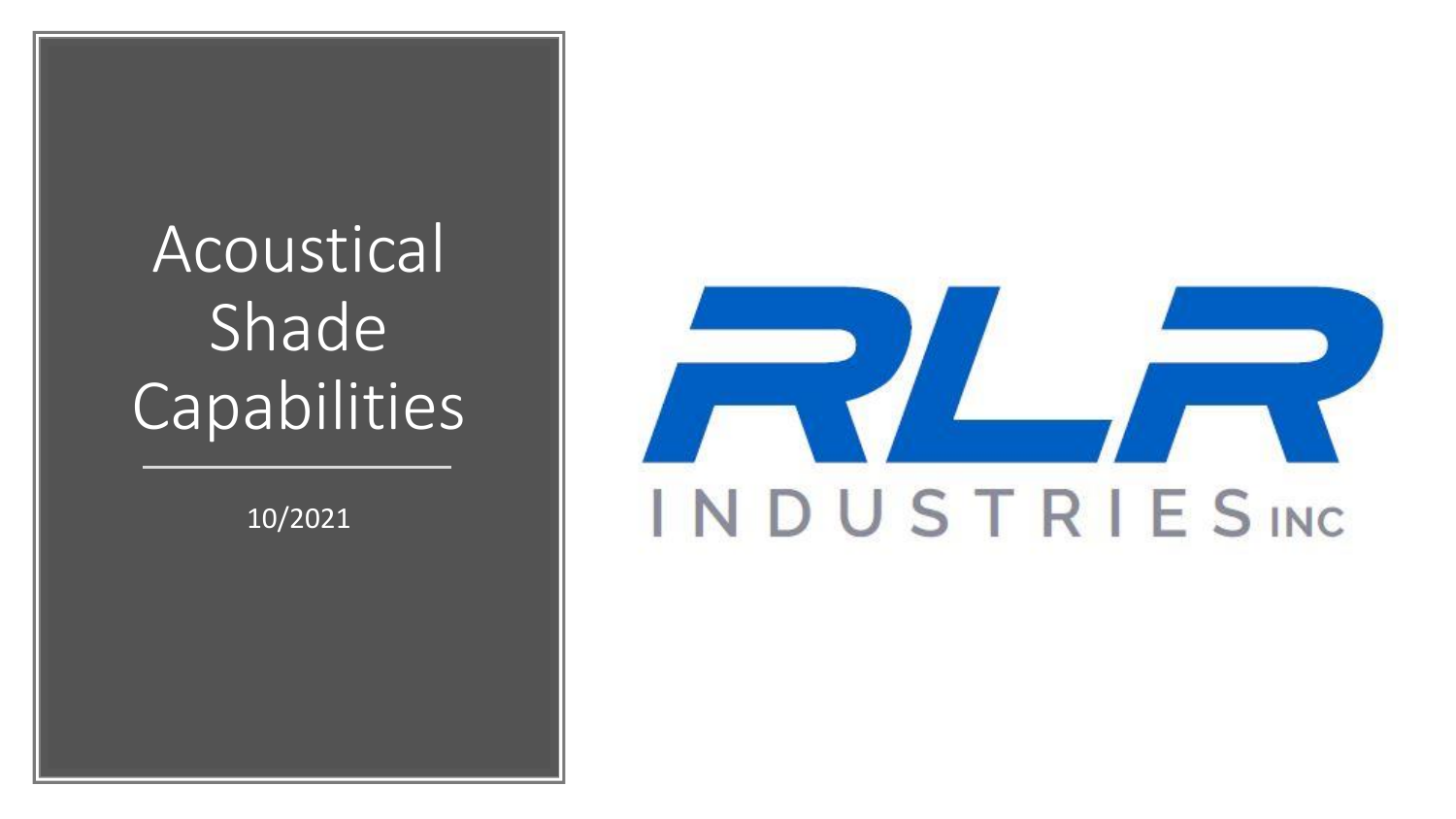# Acoustical Shade Capabilities

RLR Industries, Inc. is expanding on our existing core competency of producing fabricated shades utilized in Architectural Specification Grade Commercial Luminaires, by adding the availability of "Acoustic" or "Sound Reducing" decorative and structural materials as available potential design & construction elements of these shades.

These Acoustic materials consist of ½" thick PET Acoustic Sheet, which exhibit excellent sound dampening characteristics and absorption performance.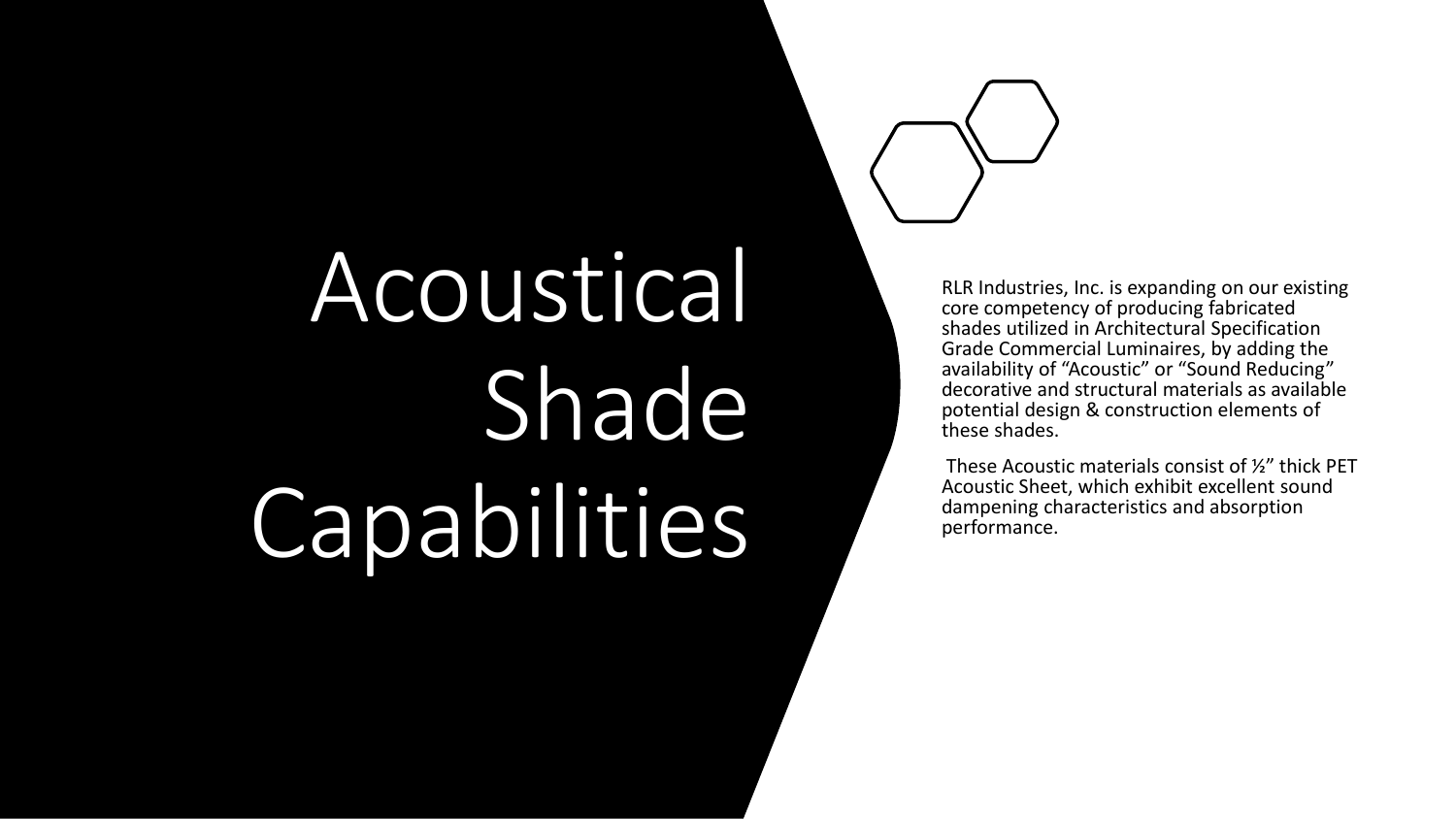## Acoustical Linear Shades

- 2 Standard Grey (Slate & Pewter) Colors, and 16+ optional custom Colors available
- Customizable Size Dimensions- Length, Width, and Height
- *Single Monopoint- Individual, or Continuous Linear Runs Available*
- Lens can be regressed, flat, or drop below the sidewall of the Shade
- Non-Lit Companion baffles are available, in flat single panel or in full fabricated shade models
- Ends can be flush or recessed mount with facets or straight cuts on recessed version
- Optional Wood and Faux Metallic recessed ends can be specified



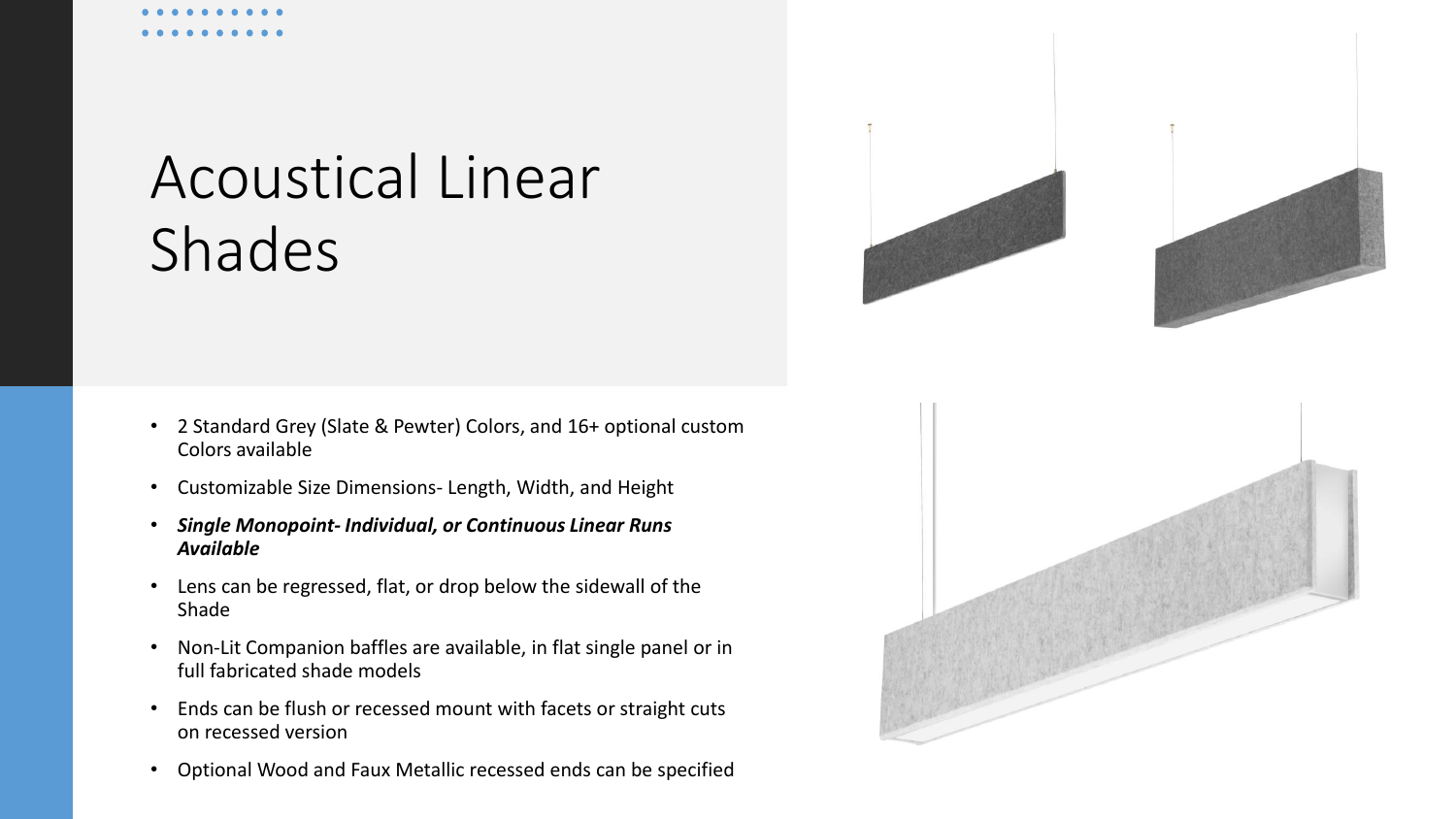# Acoustical Round Shades

- 2 Standard Grey (Slate & Pewter) Colors, and 16+ optional custom Colors available
- Customizable Diameter/Depth Dimensions
- Lens can be regressed, flat, or drop below the sidewall of the drum
- Sidewall can have fabricated details for light to peek through- holes, slots, etc.



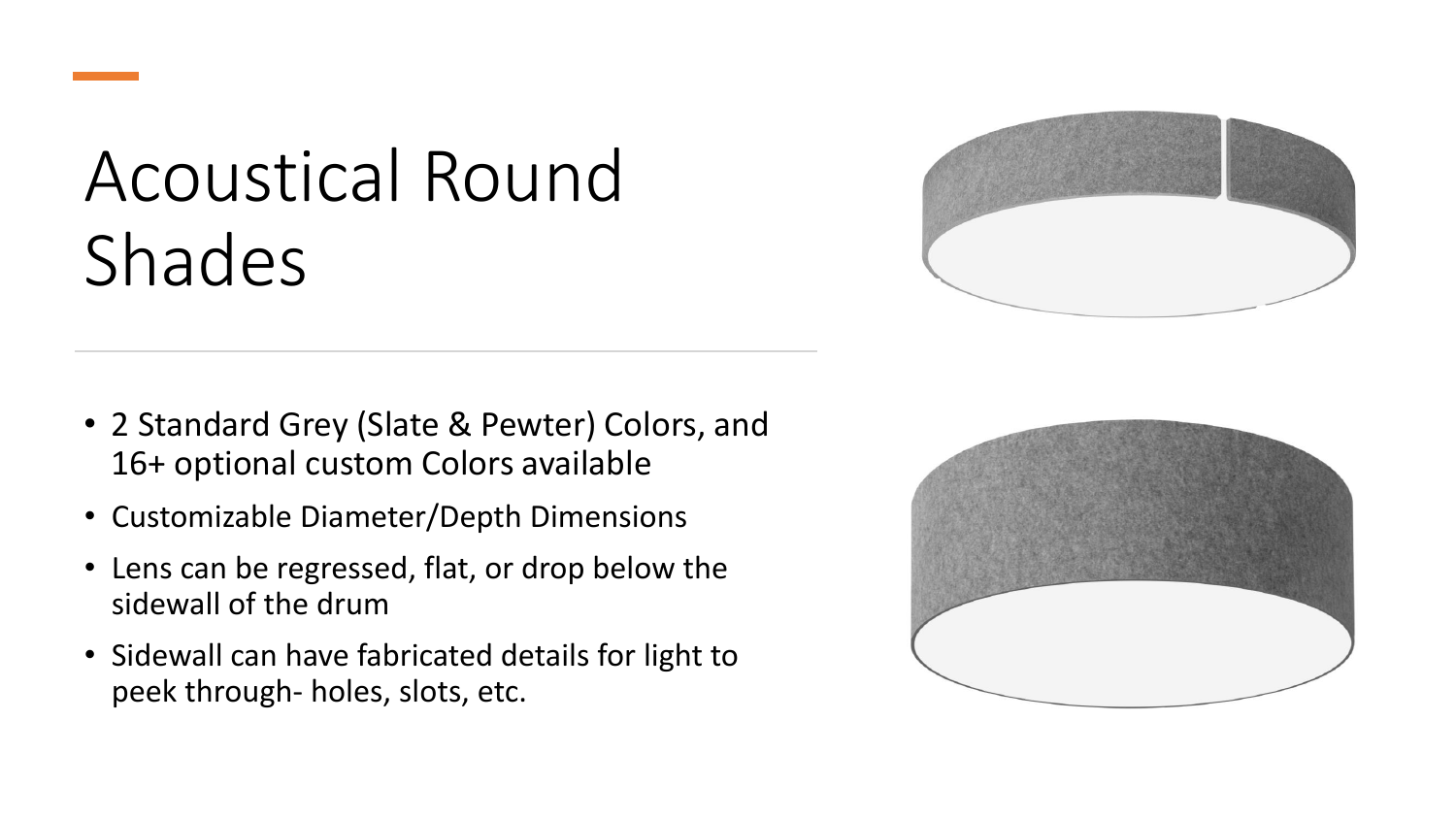



### Acoustical Box Shades

- 2 Standard Grey (Slate & Pewter) Colors, and 16+ optional custom Colors available
- Shapes can be Square, Rectangular, Triangular, Hexagon, etc.
- Customizable Length/width/Depth Dimensions
- Box Shades can accommodate standard LED Flat Panel Fixtures
- Lens can be regressed, flat, or drop below the sidewall of the box
- Lens can also have an optional thermoformed shape.
- Shade can be mounted via pendant, cable, flush or T-bar grid

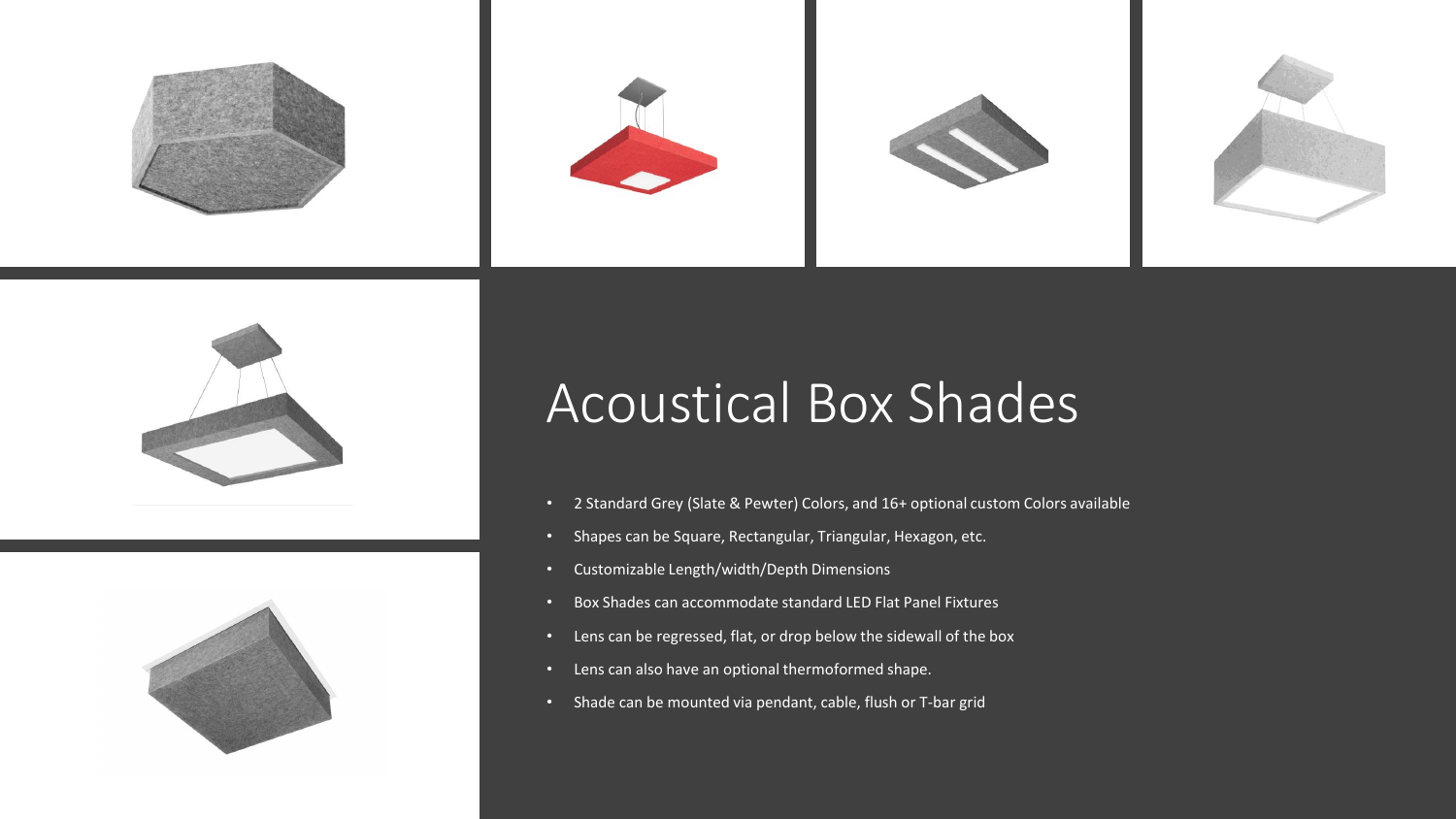### Acoustical T Bar Grid Concepts

- LIT or UNLIT
- 2 Standard Grey (Slate & Pewter) Colors, and 16+ optional custom Colors available
- Available in  $2 \times 2$ ,  $2 \times 4$ ,  $1 \times 4$
- Trims can be either Recessed or Drop below the Ceiling Plane
- Custom Designs or Sizes can be Engineered
- Trims to accommodate Flat Panel LED Troffer type fixtures
- Customizable Length/width/Depth Dimensions
- Trims to fit in T-bar grid

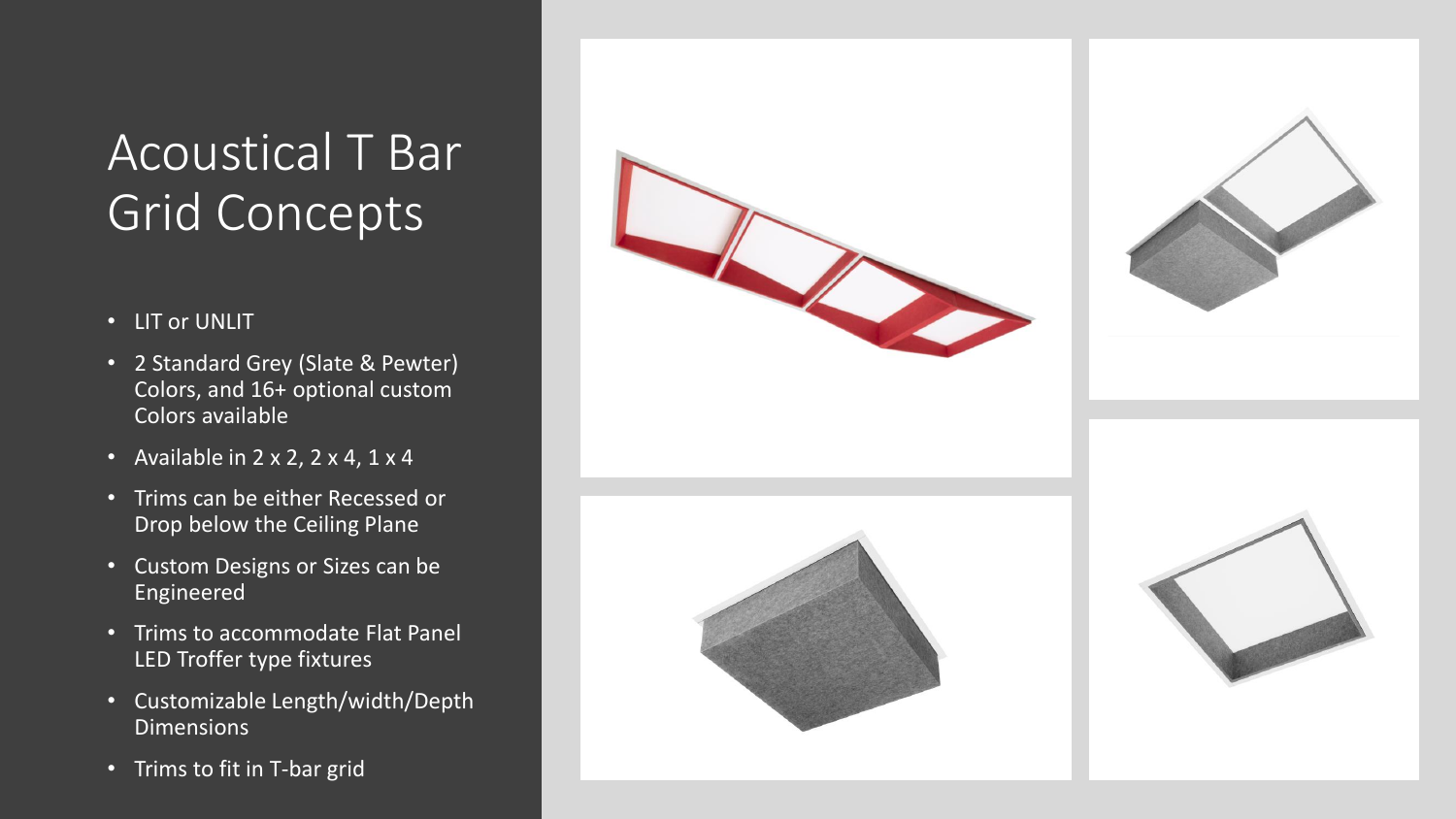#### Acoustical Linear Concepts

- Various shapes and styles can be engineered in linear fixture formats
- Completely Customizable Dimensions

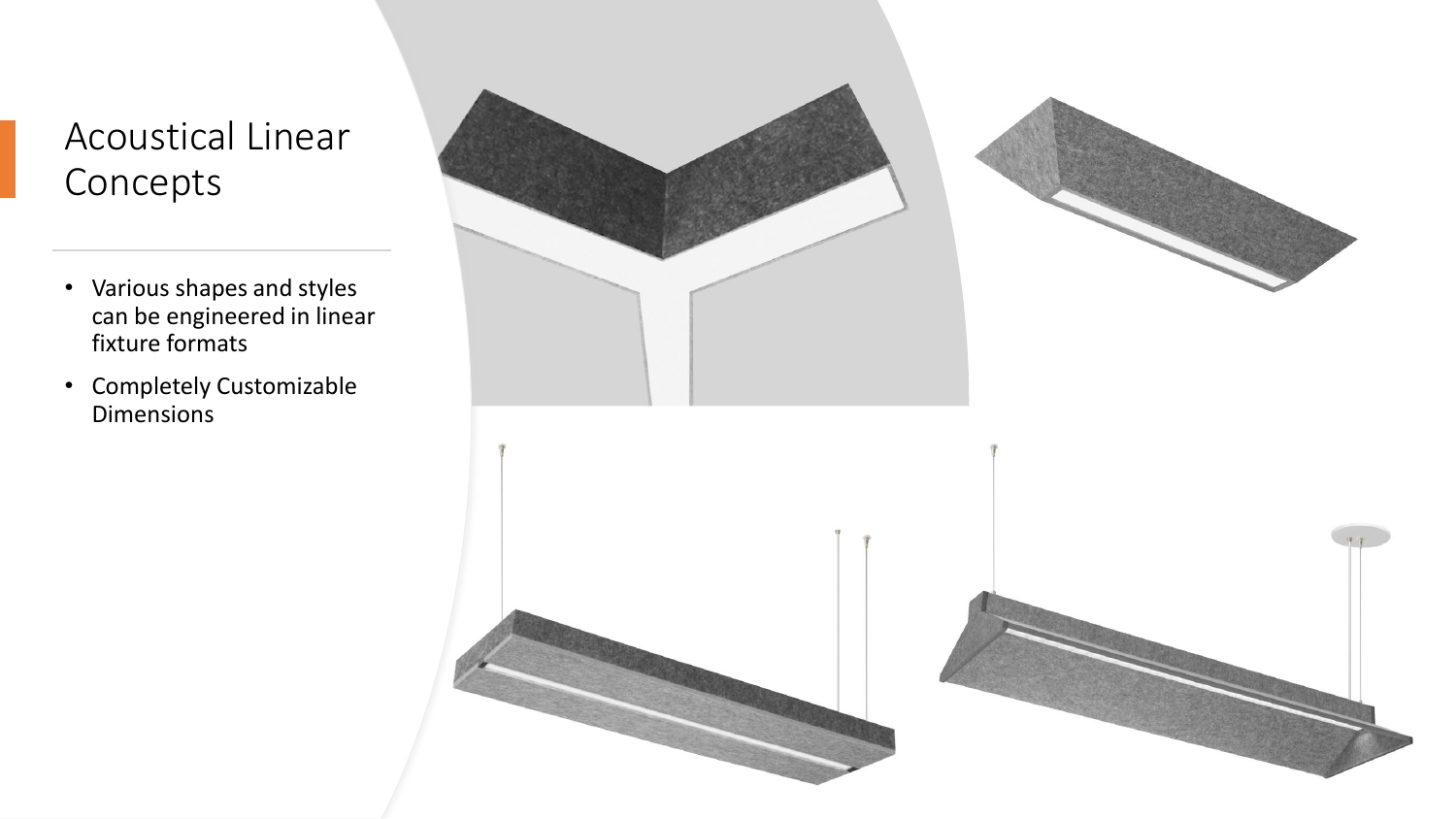#### Acoustical Louvered Shades

- 2 Standard Grey (Slate & Pewter) Colors, and 16+ optional custom Colors available
- Customizable Depth/Length Dimensions
- Overall design shapes can be round, square, linear, triangular, etc.- virtually limitless design opportunities.
- Louver Blade components can have curved, angular, etc.(or combination of) shaped profiles
- Louver shades can be produced with a variety of integrated diffusers- flat, regressed, dropped or formed.

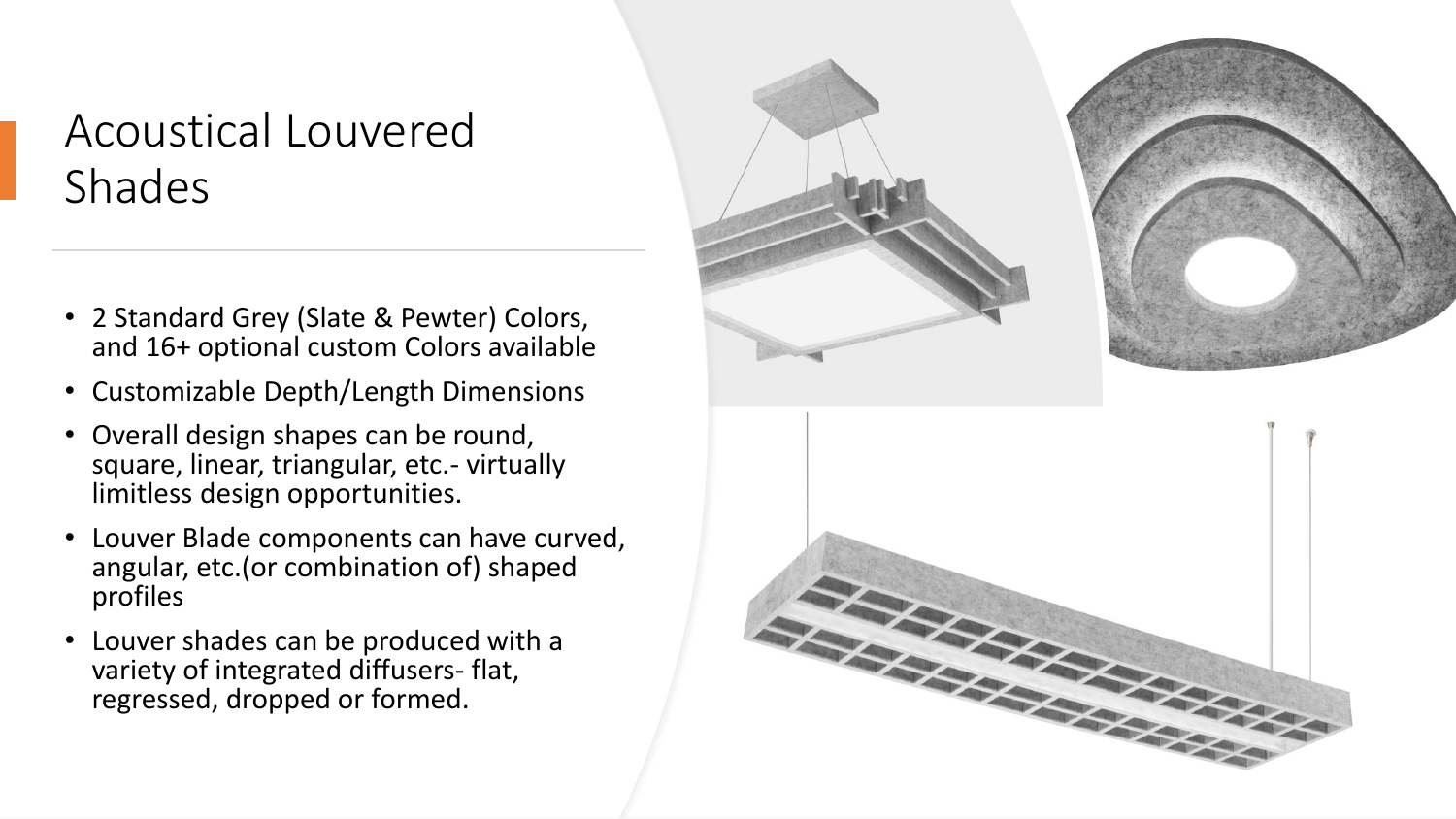

# Acoustic Color Choices

- Stock Colors: Slate, Pewter
- All other colors are available for Custom Order Requests